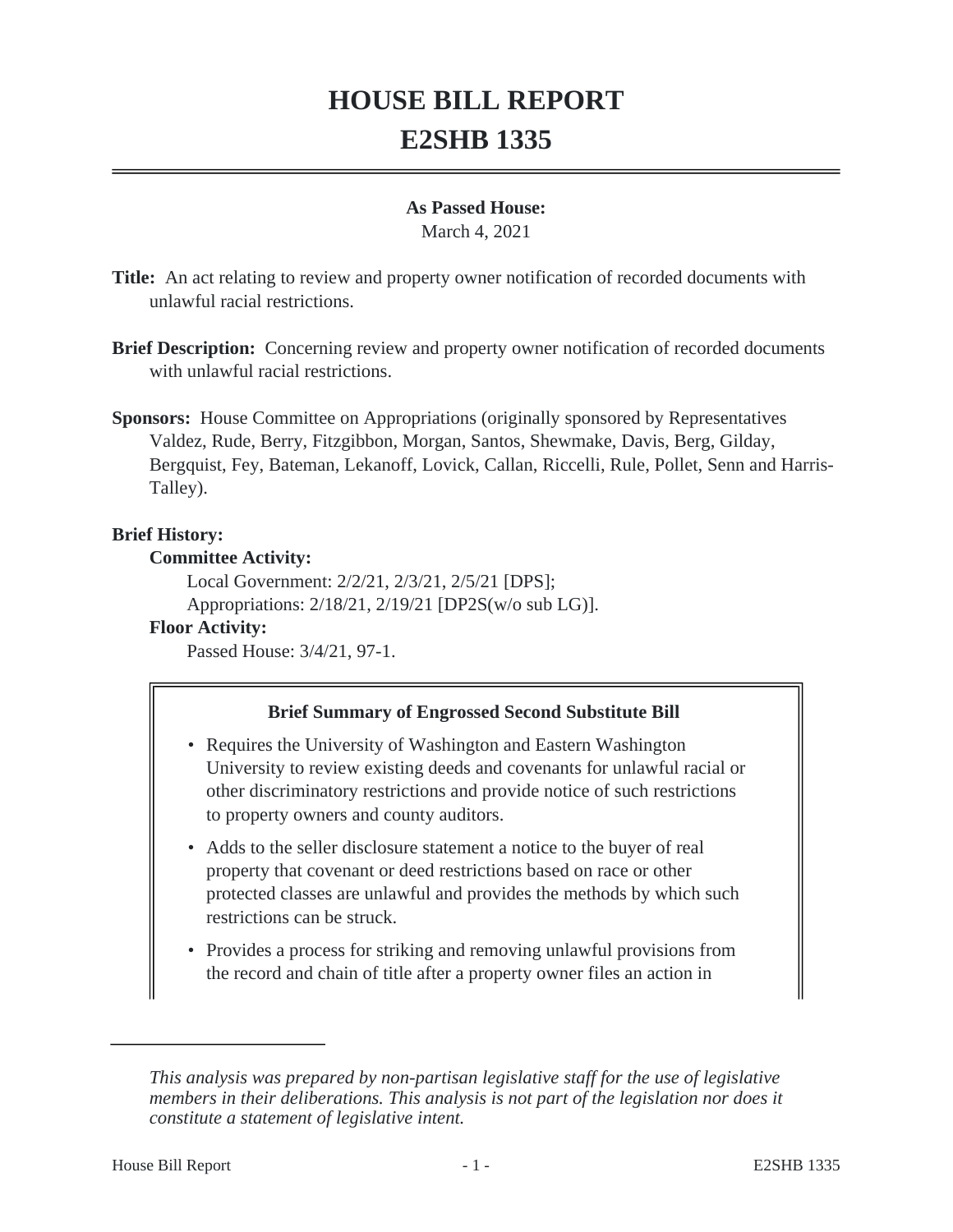## **HOUSE COMMITTEE ON LOCAL GOVERNMENT**

**Majority Report:** The substitute bill be substituted therefor and the substitute bill do pass. Signed by 7 members: Representatives Pollet, Chair; Duerr, Vice Chair; Goehner, Ranking Minority Member; Griffey, Assistant Ranking Minority Member; Berg, Robertson and Senn.

**Staff:** Elizabeth Allison (786-7129).

# **HOUSE COMMITTEE ON APPROPRIATIONS**

**Majority Report:** The second substitute bill be substituted therefor and the second substitute bill do pass and do not pass the substitute bill by Committee on Local Government. Signed by 33 members: Representatives Ormsby, Chair; Bergquist, Vice Chair; Gregerson, Vice Chair; Macri, Vice Chair; Stokesbary, Ranking Minority Member; Chambers, Assistant Ranking Minority Member; Corry, Assistant Ranking Minority Member; MacEwen, Assistant Ranking Minority Member; Boehnke, Caldier, Chandler, Chopp, Cody, Dolan, Dye, Fitzgibbon, Frame, Hansen, Harris, Hoff, Jacobsen, Johnson, J., Lekanoff, Pollet, Rude, Ryu, Schmick, Senn, Springer, Steele, Stonier, Sullivan and Tharinger.

**Staff:** Jessica Van Horne (786-7288).

## **Background:**

## Washington Law Against Discrimination.

The Washington Law Against Discrimination (WLAD) prohibits discriminatory practices in employment; places of public resort, accommodation, or amusement; real estate transactions; and credit and insurance. The law protects persons from discrimination based on their race, creed, color, national origin, citizenship or immigration status, families with children, sex, marital status, sexual orientation, age, honorably discharged veterans, or military status. The law also protects persons from discrimination based on the presence of any sensory, mental, or physical disability or the use of a trained dog guide or service animal by a person with a disability.

The WLAD declares void any provision in a written instrument relating to real property that purports to forbid or restrict the conveyance, encumbrance, occupancy, or lease of the property to individuals within a protected class. If a written instrument contains a provision void under the WLAD, the owner, occupant, or tenant of the property or the homeowners' association board may bring an action in superior court to have the provision struck from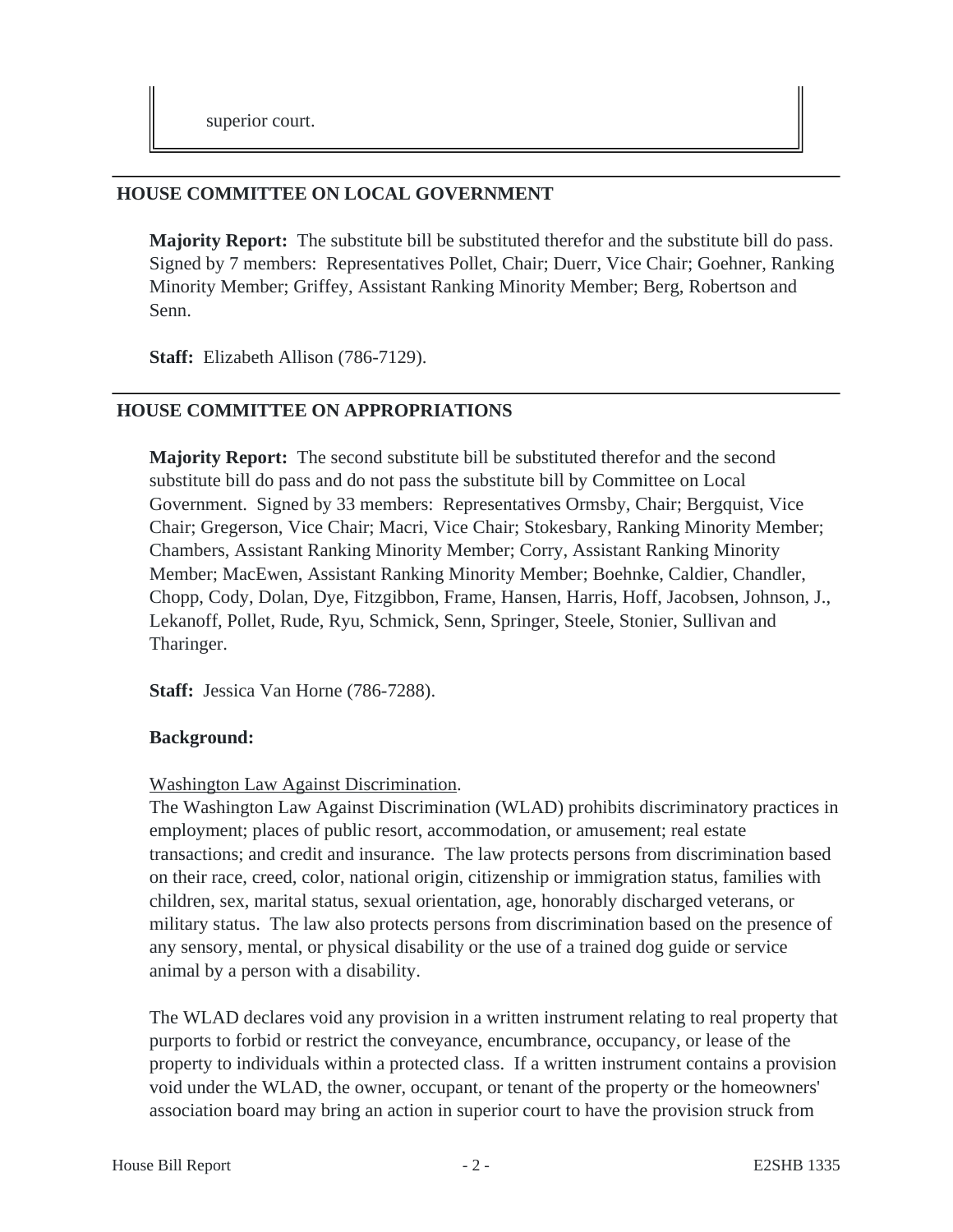the public records, or may record a restrictive covenant modification document with the county auditor.

# Seller's Disclosures.

 A seller of residential real property must provide a buyer with a disclosure statement about the property within five business days after mutual acceptance of a written purchase agreement. The disclosure statement requires the seller to answer (1) "yes," (2) "no," or (3) "don't know" on a list of items, with space provided for more information if necessary. The seller disclosure statement includes the following categories:

- title;
- water;
- sewer or on-site sewage system;
- structural;
- systems and fixtures;
- homeowners' association or common interests:
- environmental:
- manufactured and mobile homes; and
- full disclosure by sellers.

Within three business days of receipt of the disclosure statement, the buyer may approve and accept the disclosure statement or rescind the purchase agreement. If the disclosure statement is delivered late or not delivered, the buyer's right to rescind expires the earlier of three days after receipt of the disclosure statement or the date the transfer closes.

#### **Summary of Engrossed Second Substitute Bill:**

Subject to appropriations, the University of Washington and Eastern Washington University must review existing recorded covenants and deed restrictions to identify recorded documents that include racial or other restrictions on property ownership or use against protected classes that are unlawful under the WLAD. For properties subject to such unlawful restrictions, the universities must notify property owners and the county auditor of the county in which the property is located and must provide information on how such unlawful restrictions may be struck.

The seller disclosure statement is amended to include a notice to the buyer that covenants or deed restrictions based on race, creed, sexual orientation, or other protected class are void and unenforceable, and provides information on how such illegal restrictions can be struck.

A process for striking and removing unlawful restrictions from the record and chain of title after a property owner files an action in superior court is provided.

The original document containing the unlawful restrictions may be preserved for historical or archival purposes.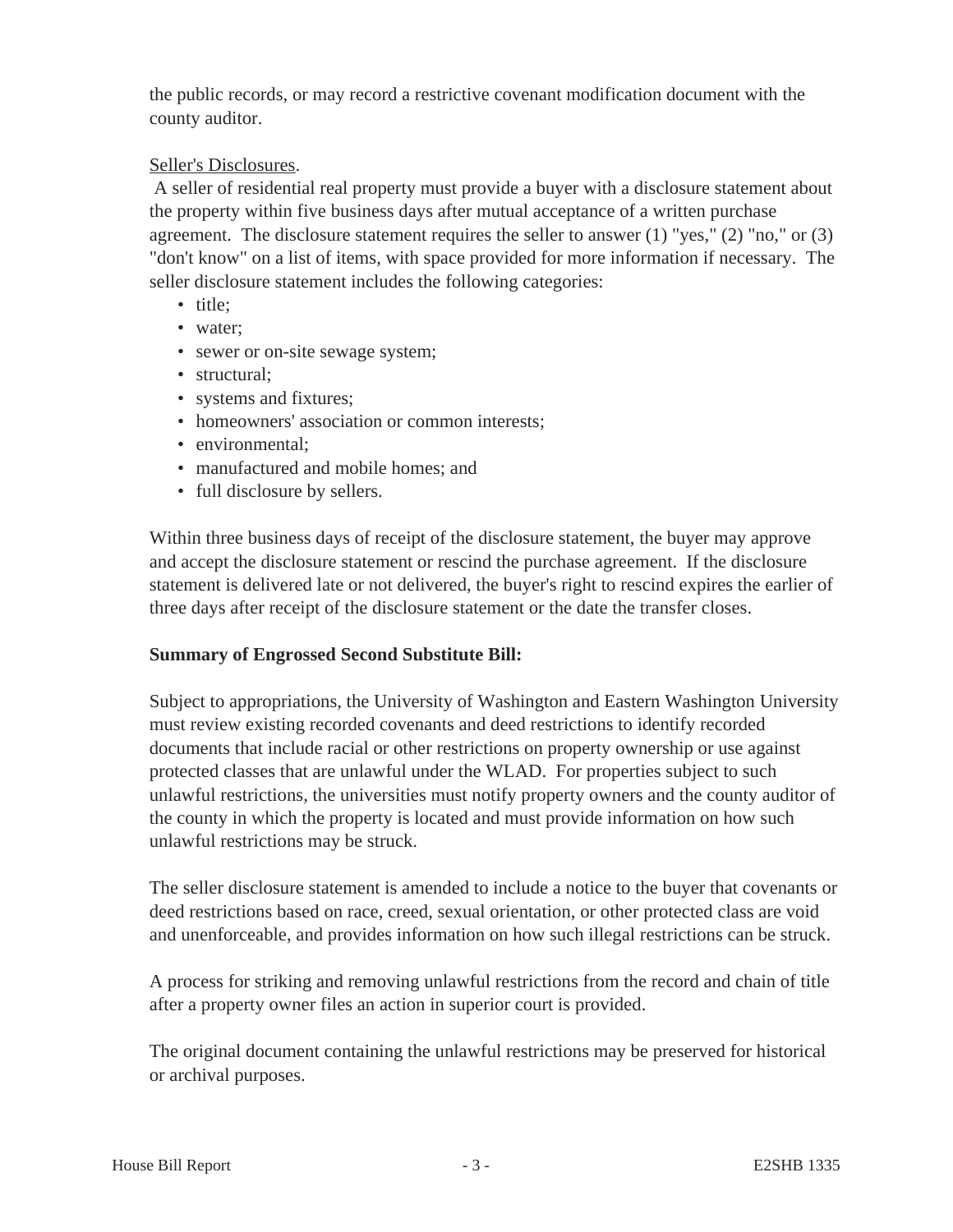The provisions of the bill apply to real estate transactions entered into on or after January 1, 2022.

#### **Appropriation:** None.

#### **Fiscal Note:** Available.

**Effective Date:** The bill takes effect 90 days after adjournment of the session in which the bill is passed.

## **Staff Summary of Public Testimony (Local Government):**

(In support) The use of racial covenants or deed restrictions to prevent ownership of property are some of the most explicit examples of racism that we have had in our housing system. They have been ruled unconstitutional but still exist on many titles and are very offensive. The Legislature created an administrative process to allow homeowners to file a document to repudiate the racial covenants without the need to use an attorney, however, most property owners will never know if their property has a racial covenant. If property owners knew, they would likely be deeply troubled, and the bill is trying to address that by providing a review of existing records and documents where these restrictions exist and notify owners so they can have the provisions stricken and removed. Diversity, equity, and inclusion efforts are a priority of Washington realtors, and Washington is a leader in diversity, equity, and inclusion. Living with restrictive covenants has led to racism and obstacles to education, food, and jobs, and has manifested in ways that hold people back. Offensive language in deeds still exists today, and it's unimaginable how it has made people feel. The language is a legacy of the racist past, serves no purpose today, and is unenforceable. There has been a long history of discrimination in real estate, and the industry is currently going through a reckoning with gaining awareness of this activity. People have come to realize that this issue will not be addressed with a silver-bullet solution and will require a long-term effort. The bill focuses on raising awareness of this racist history. Many states, like Washington, have an existing process for removing restrictive language, but many people are not aware of the language in property records. There is a need for a statewide process to bring this information forward.

## (Opposed) None.

(Other) There is no opposition to the goal of the bill. Racially discriminatory covenants are an ugly piece of history that should be rectified. These covenants are not enforceable, and there is already an existing process to remove them that was put in place in 2018. This existing process has not had time to work yet. There is an advertisement problem because people do not know about the existing program. The task that would be given to counties in this bill is daunting. Many of the deeds and covenants are old, hand-written documents that must be fished through and read one at a time. The funding in the bill just loosens what existing revenue can be used for, it does not provide additional funding. There are also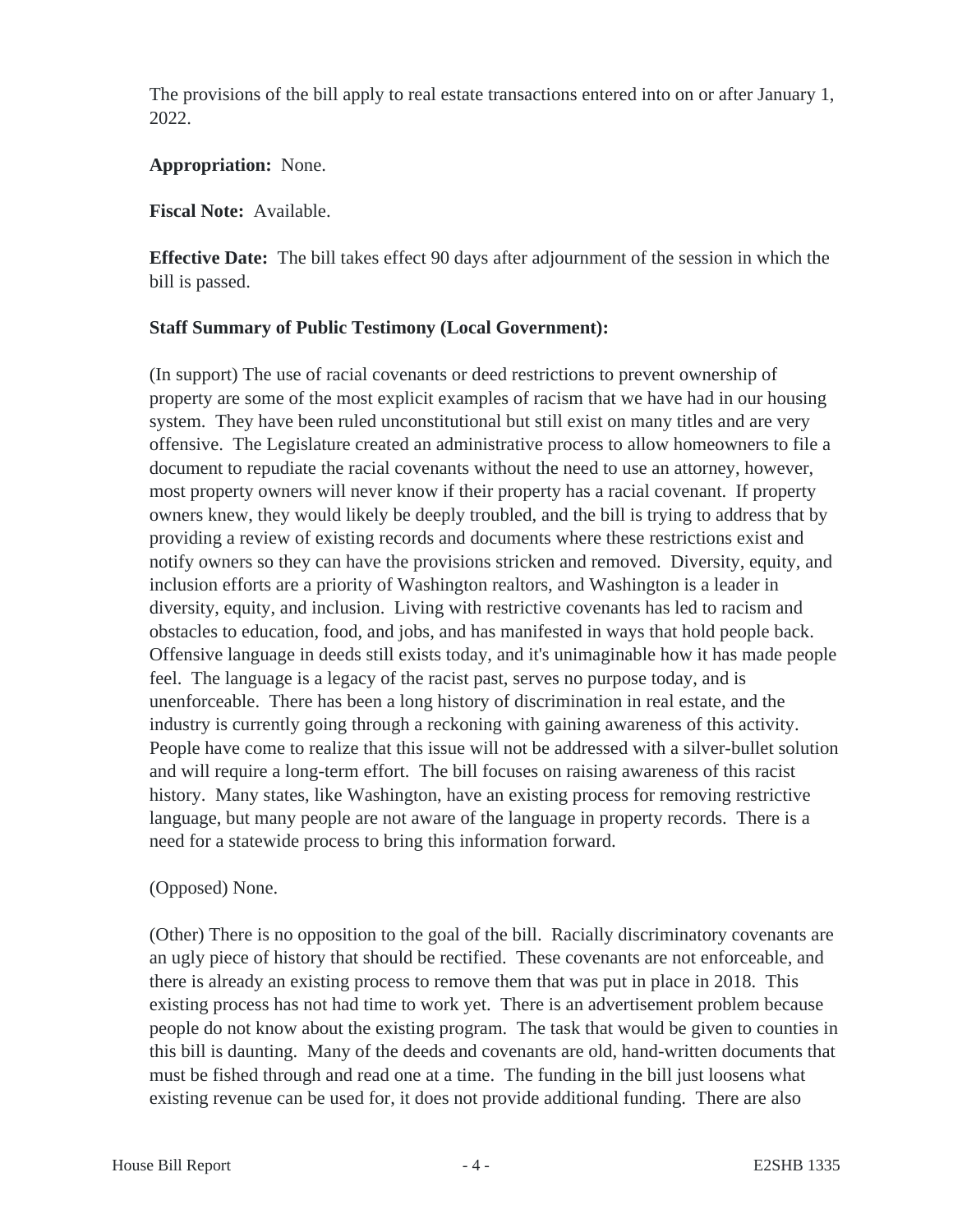concerns about Growth Management Act implications. Maybe the solution is a combination advertising the existing process and having a process that is less onerous. It is heartening to hear talk about shared responsibility for creating this racist history. Cities have a very large difference of populations and this bill would require a considerable use of staff time and pull staff away from their comprehensive plan duties. The timing in the bill requires it to be done before the comprehensive plan, and there is no provision on what happens if something is missed.

## **Staff Summary of Public Testimony (Appropriations):**

(In support) The building industry and realtors support this bill, as it will help address a historical wrong. Legislation passed previously sets out a process for removing potentially discriminatory covenants and restrictions from recorded documents. Identifying these discriminatory covenants and alerting current property owners makes the process more proactive. Realtors would support an amendment to require the notice of potentially discriminatory covenants as part of the existing seller disclosure form.

There is a current collaboration between historians and Gonzaga University to help property owners identify these covenants and access the existing legal remedy to remove them. Including college students in assisting with the outreach program is supported. There have been legal conflicts around implementing large-scale, blanket removals of discriminatory restrictions from recorded documents, and a case is currently pending on this subject. An amendment to strengthen the current legal remedy is supported.

## (Opposed) None.

(Other) County auditors contributed to the legislation that established the current legal remedy to remove discriminatory covenants. County auditors support a state-funded program where institutions of higher education will conduct outreach to inform property owners of the legal remedy. Institutions of higher education employ trained individuals who are better able to identify and verify potentially discriminatory covenants than county employees, and who will be more effective than counties. County auditors look forward to working with institutions of higher education to provide access to records to enable this process.

**Persons Testifying (Local Government):** (In support) Jerry Martin and Bill Clarke, Washington REALTORS; Phil McBride, John L. Scott Real Estate; and Nick Maki, Windermere Real Estate.

(Other) Mellani McAleenan, Washington State Association of Counties; and Carl Schroeder, Association of Washington Cities.

**Persons Testifying (Appropriations):** (In support) Logan Camporeale; Bill Clarke, Washington REALTORS; and Nora Burnes, Building Industry Association of Washington.